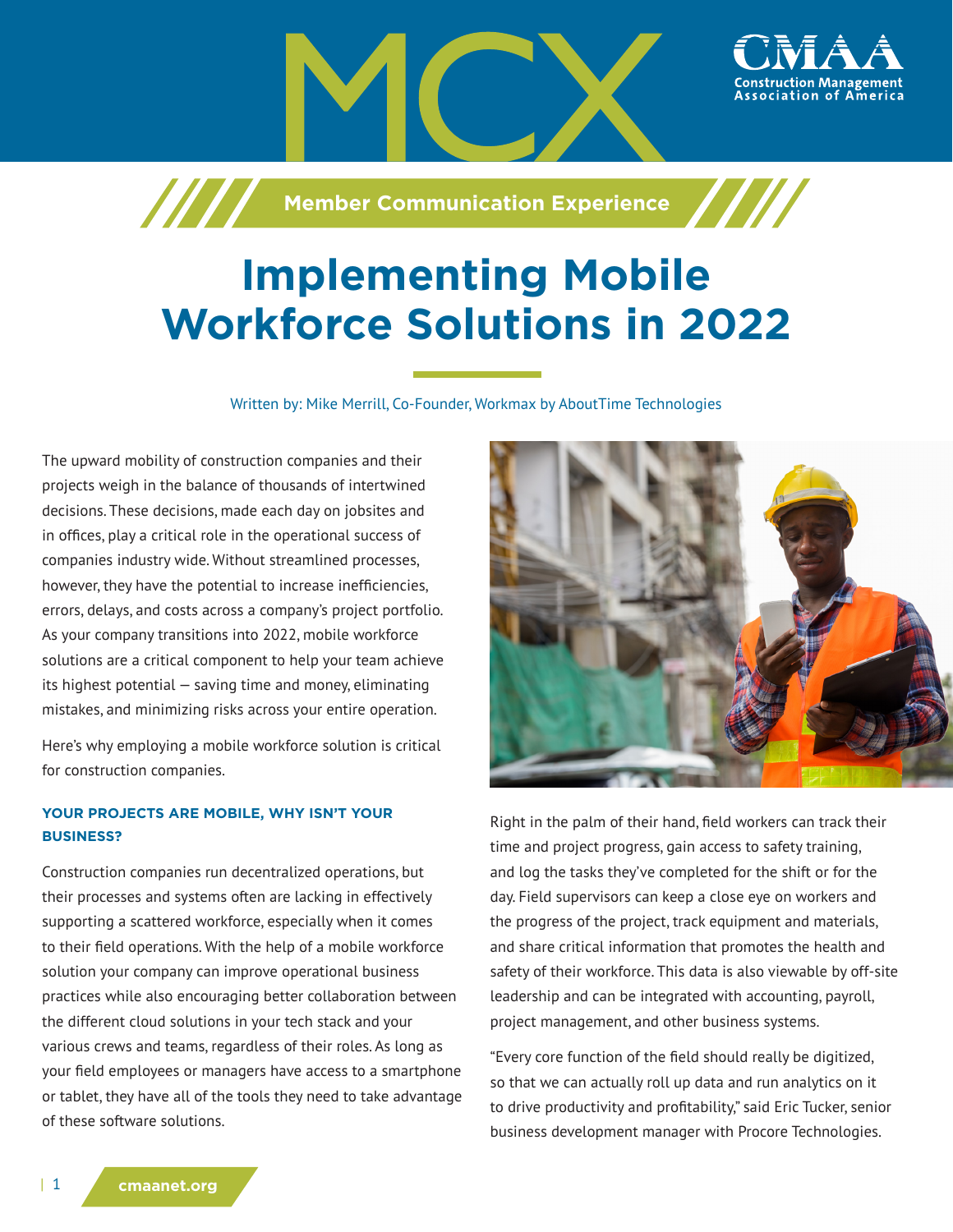"The tip of the spear for data is creating good mobile experiences."

## **YOU'VE ADOPTED THE TECH. NOW, HOW CAN IT WORK FOR YOU?**

Simply choosing to implement a new technology is a big step in modernizing construction workforces and streamlining operations. But then the question remains: How can this tech work for your company? With a mobile workforce solution, the applications are vast and should include:

**Capturing accurate data in real time:** Mobile workforce solutions collect data in real-time, effectively eliminating human errors and delivering timely, accurate, and actionable data. With this tool companies can capture labor and payroll hours, safety and injury reports, daily logs, job progress, and maintenance reports as well as equipment usage throughout a day. As all these datasets are saved to a remote-access cloud, ensuring team members can make informed decisions in real time.

**Managing and tracking projects remotely:** Across projects and offices (be they central or remote) every member of a team can access the data needed to do the job more effectively. With a mobile workforce solution, team members can remotely monitor task and project progress, labor hours, equipment usage and maintenance, materials, and more. With this data in hand, leaders can truly predict a project's completion date and adjust where needed to keep jobs on time and budget.

**Working faster and more accurately:** Waiting for hours, days, or weeks to access insights into a company's daily production and reporting can lead to costly errors, oversights, delays, violations, and fines. By using a mobile workforce solution, team members can eliminate excess time spent manually entering timesheets and physically delivering daily progress reports, work order, safety, and paper receipts. That's a substantial amount of time and money potentially saved by eliminating time-consuming, inefficient tasks.

**Overseeing employee time and progress:** High labor costs and labor shortages continue to burden the construction industry. They can, however, be minimized with proper tracking and management. Intelligent mobile workforce solutions equipped with GPS tracking and facial recognition can help. Accurately capture employee payroll costs including overtime and possible premium pay rates, increase supervisor oversight, and access to production trends by using live-field data to track labor hours, production quantities, and tasks.

**Customizing workflows and forms:** Avoid pricey and drawn-out software implementations with solutions that quickly go to work for a company and are easy to set up and customize for more efficient and quicker deployments. From its clock-in and clock-out configurations to the input fields on digital forms and employee access privileges, mobile workforce solutions are entirely customizable to fit your company's unique needs and workflow requirements and goals.

**Conducting employee onboarding and training:** Protecting your company's most valuable asset — your people — is top priority. Ensure worker health and safety with on-demand training that covers jobsite safety hazards, new workplace procedures, jobsite compliance, or preventing the spread of potential illnesses. These resources will help guarantee that all on-site employees remain informed and can be utilized to quickly onboard new employees and get them up to speed and into production.

**Sharing critical information with clients:** The customer experience is a crucial element to a project's success. With the help of a mobile workforce platform, your company can elevate this oft-strained experience by keeping clients informed of progress and even possible delays at every step. From the onset of a project, use accurate and verified past project data to give an accurate cost estimate. Then, keep clients informed of labor overages, equipment issues, material shortages and progress towards completion as you move throughout a project's lifespan.

**Integrating with existing business systems:** Getting data in and out of a mobile workforce solution should be simple and hassle free. Yet, data risks being unusable if not synchronized with other business platforms managing the day-to-day activities of accounting, supply chain operations, risk management, payroll, and more. Fully integrated with your existing payroll, accounting, ERP and HR applications, mobile workforce solutions allow you to act when and where needed.

With all of these applications providing your company with informed decision-making power, there's no doubt a mobile workforce solution will benefit your company and help it transition more smoothly into another new year of even greater success and profitability.  $\mathcal{L}$